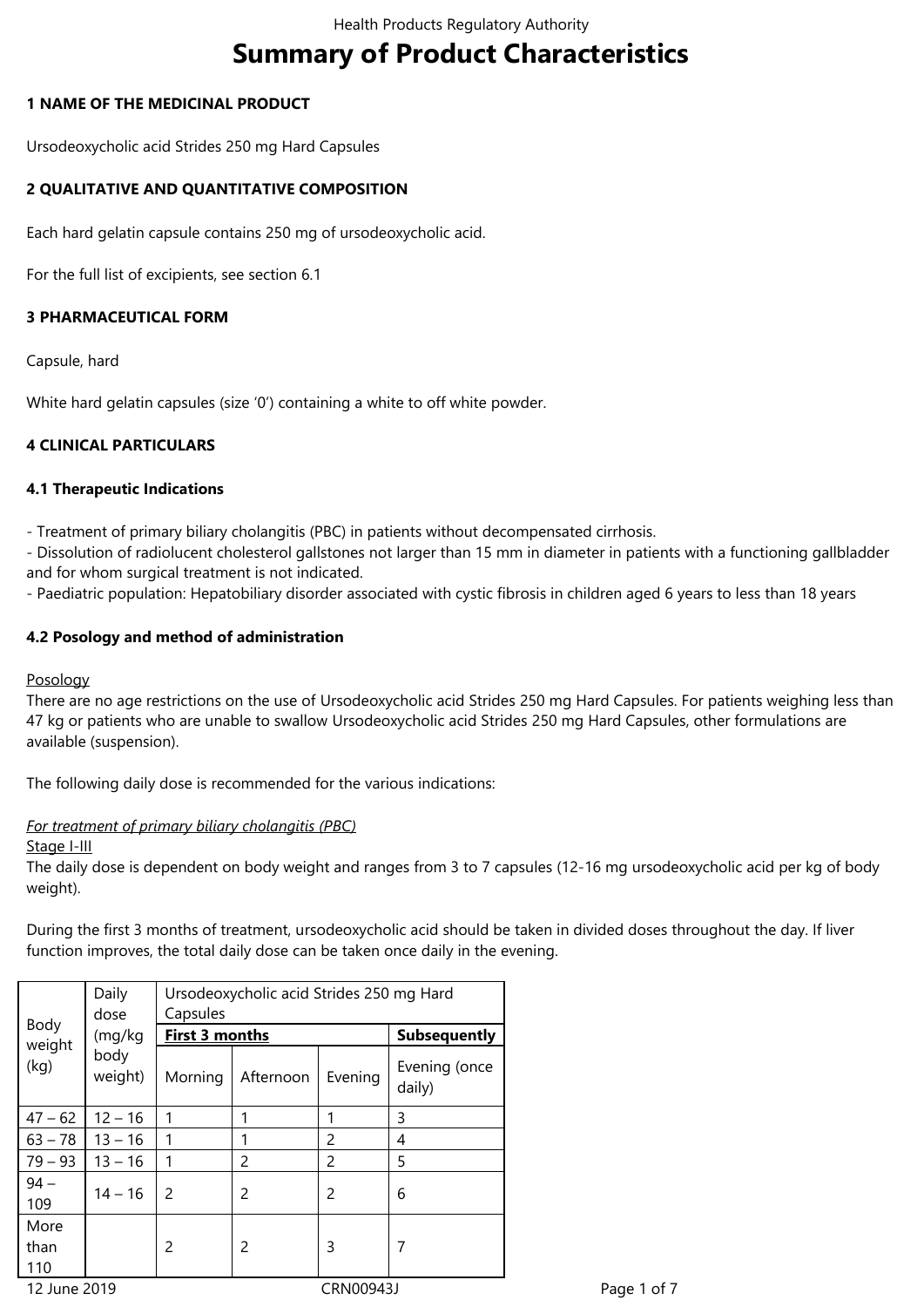# Stage IV:

In combination with increased serum bilirubin levels (> 40 μg/L; conjugated), only half the normal dosage should initially be given (see dosage for stages I - III), (6 - 8 mg ursodeoxycholic acid per kg body weight per day, equivalent to about 2 to 3 ursodeoxycholic acid).

Thereafter, liver function should be closely monitored for several weeks (once every 2 weeks for 6 weeks). If there is no deterioration in liver function (AP, ALAT, ASAT, gamma-GT, bilirubin) and if no increased pruritus occurs, the dosage can be increased further to the usual level. However, liver function should again be closely monitored for several weeks. Once again, if there is no deterioration in liver function, the patient can be maintained at the normal dosage over the long term.

Patients with primary biliary cholangitis (stage IV) without increased serum bilirubin levels are allowed to receive the normal starting dose immediately (see dosage stages I - III).

However, close monitoring of liver function, as described above, is likewise applicable in such cases; treatment of primary biliary cholangitis will need to be regularly assessed on the basis of liver (laboratory) values and clinical findings.

# *Dissolution of gallstones:*

*Adults:* Approx. 10mg ursodeoxycholic acid (UDCA) per kg body weight per day according to:

- up to 60 kg: 2 capsules
- 61-80 kg: 3 capsules
- 81-100 kg: 4 capsules
- above 100 kg: 5 capsules

#### Method of administration For oral administration.

The capsules should be swallowed whole with some liquid in the evening before bedtime. Care should be taken to ensure that they are taken regularly.

Based on experience to date, the duration of the dissolution process with ursodeoxycholic acid is 6 months to 2 years, depending on the initial size of the stones. For a proper assessment of the therapeutic outcome, it is necessary, at the start of treatment, to accurately determine the size of the existing stones and subsequently to monitor them regularly, for example, every 3 to 4 months, via new X-rays and/or ultrasound scans.

In patients whose stones have not decreased in size after six months of treatment at the dosage stated, it is recommended that the biliary lithogenic index be determined via duodenal samples. If the bile has an index of > 1.0, it is unlikely that a favourable result can be obtained and it is better to consider a different form of treatment for gallstones. Treatment must be continued for 3 to 4 months after ultrasound follow-up has confirmed complete dissolution of the gallstones. Discontinuation of treatment for 3-4 weeks leads to a return of bile supersaturation and prolongs the overall duration of therapy. Discontinuation of treatment upon dissolution of the gallstones may be followed by a relapse.

### *Older people*:

There is no evidence to suggest that any alteration in the adult dose is needed but the relevant precautions should be taken into account.

### *Paediatric population:*

Children with cystic fibrosis aged 6 years to less than 18 years: 20 mg/kg/day in 2-3 divided doses, with a further increase to 30 mg/kg/day if necessary.

# **4.3 Contraindications**

Ursodeoxycholic acid should not be used in patients with:

- Hypersensitivity to active substance or to any of the excipients listed in section 6.1
- Acute inflammation of the gall bladder or biliary tract
- Occlusion of the biliary tract (occlusion of the common bile duct or a cystic duct)
- Frequent episodes of biliary colic
- Radio-opaque calcified gallstones
- Impaired contractility of the gall bladder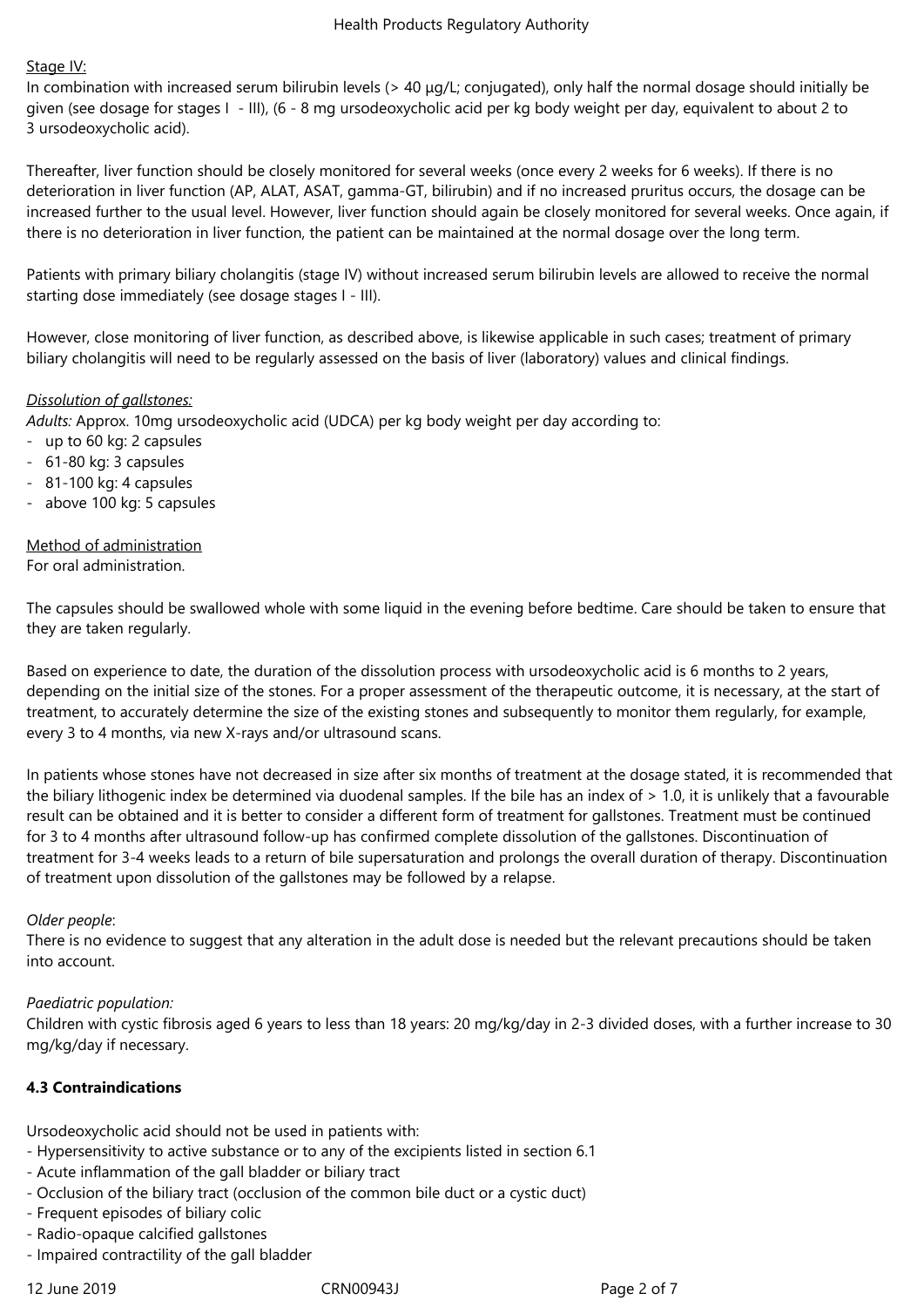#### Health Products Regulatory Authority

- Paediatric population: Unsuccessful portoenterostomy or without recovery of good bile flow in children with biliary atresia

# **4.4 Special warnings and precautions for use**

Ursodeoxycholic acid should be taken under medical supervision.

During the first 3 months of treatment, liver function parameters AST (SGOT), ALT (SGPT) and γ-GT should be monitored by the physician every 4 weeks, thereafter every 3 months. Apart from allowing for identification of responders and non-responders in patients being treated for primary biliary cholangitis, this monitoring would also enable early detection of potential hepatic deterioration, particularly in patients with advanced stage primary biliary cholangitis.

# When used for dissolution of cholesterol gallstones:

In order to assess therapeutic progress and for timely detection of any calcification of the gallstones, depending on stone size, the gall bladder should be visualised (oral cholecystography) with overview and occlusion views in standing and supine positions (ultrasound control) 6-10 months after the beginning of treatment.

If the gall bladder cannot be visualised on X-ray images, or in cases of calcified gallstones, impaired contractility of the gall bladder or frequent episodes of biliary colic, ursodeoxycholic acid should not be used.

# When used for treatment of advanced stage of primary biliary cholangitis:

In very rare cases decompensation of hepatic cirrhosis has been observed, which partially regressed after the treatment was discontinued.

# *Diarrhoea*

If diarrhoea occurs, the dose must be reduced and in cases of persistent diarrhoea, the therapy should be discontinued.

# **4.5 Interaction with other medicinal products and other forms of interactions**

### *Colestyramine, colestipol, antacids containing aluminium hydroxideand/or smectite*

Ursodeoxycholic acid should not be administered concomitantly with colestyramine, colestipol or antacids containing aluminium hydroxide and/or smectite (aluminium oxide), because these preparations bind ursodeoxycholic acid in the intestine and thereby inhibit its absorption and efficacy. Should the use of a preparation containing one of these substances be necessary, it must be taken at least 2 hours before or after ursodeoxycholic acid.

### *Ciclosporin*

Ursodeoxycholic acid can increase the absorption of ciclosporin from the intestine. In patients receiving ciclosporin treatment, blood concentrations of this substance should therefore be checked by the physician and the ciclosporin dose adjusted if necessary.

### *Ciprofloxacin*

In isolated cases ursodeoxycholic acid can reduce the absorption of ciprofloxacin.

### *Nitrendipine*

Ursodeoxycholic acid has been shown to reduce the plasma peak concentrations ( $C_{\text{max}}$ ) and the area under the curve (AUC) of the calcium antagonist nitrendipine.

### *Dapsone*

An interaction with a reduction of the therapeutic effect of dapsone was also reported.

# *Cytochrome P450 3A enzymes*

These observations together with in vitro findings could indicate a potential for ursodeoxycholic acid to induce cytochrome P450 3A enzymes. Controlled clinical trials have shown, however, that ursodeoxcholic acid does not have a relevant induction effect on cytochrome P450 3A enzymes.

### *Oestrogenic hormones and blood cholesterol lowering agents*

Oestrogenic hormones and blood cholesterol lowering agents such as clofibrate may increase biliary lithiasis, which is a counter –effect to ursodeoxycholic acid used for dissolution of gallstones.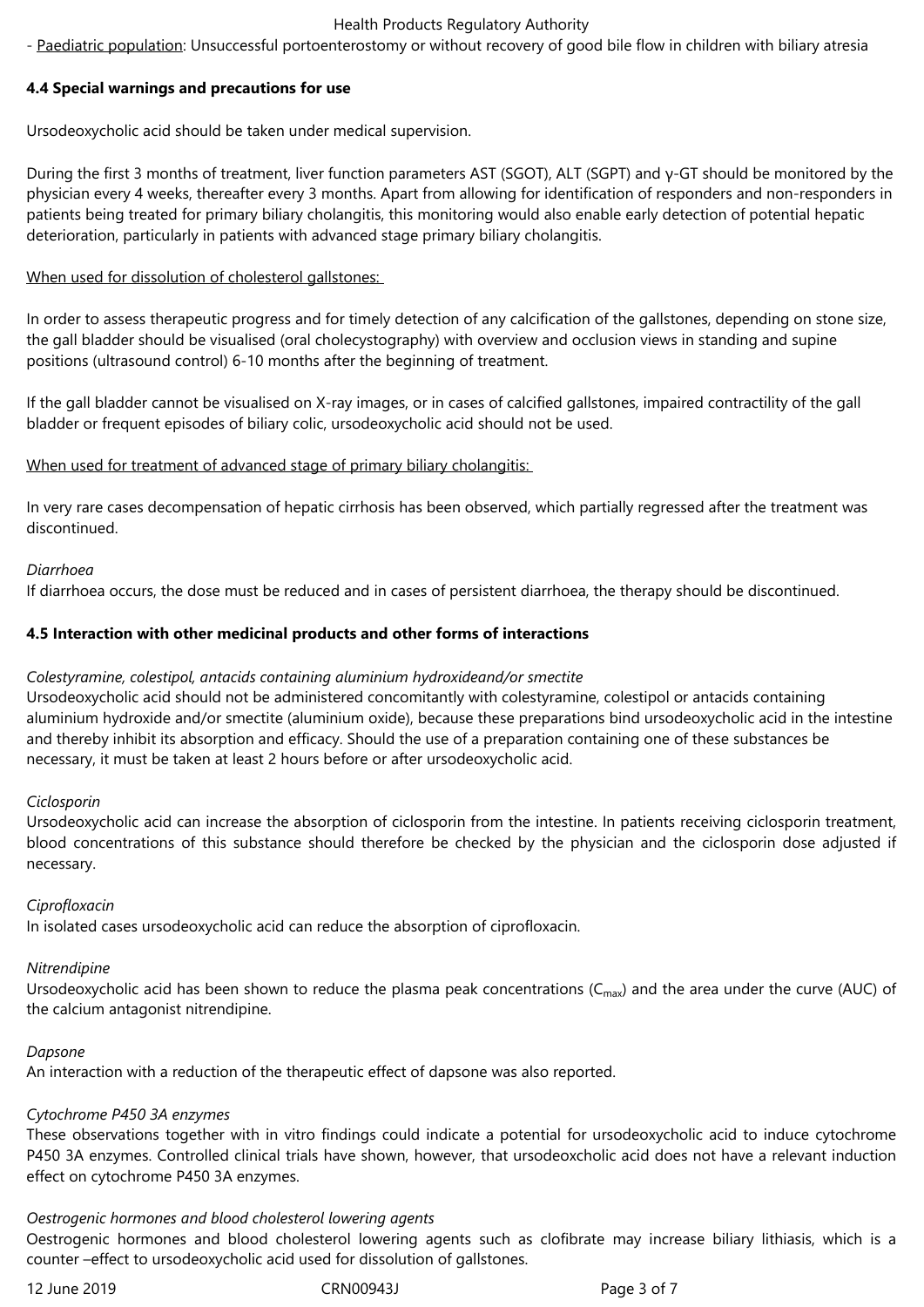#### **Fertility**

Women of childbearing potential should be treated only if they use reliable contraception: non-hormonal or low-oestrogen oral contraceptive measures are recommended. However, in patients taking ursodeoxycholic acid for dissolution of gallstones, effective non-hormonal contraception should be used, since hormonal oral contraceptives may increase biliary lithiasis.

# **Pregnancy**

There are no adequate data on the use of ursodeoxycholic acid, particularly in the first trimester of pregnancy. Animal studies have provided evidence of a teratogenic effect during the early phase of gestation (see section 5.3, Toxicity to reproduction). Ursodeoxycholic acid must not be used during pregnancy unless clearly necessary.

The possibility of a pregnancy must be excluded before beginning treatment.

# Breast-feeding

It is not known whether ursodeoxycholic acid passes into breast milk. Therefore, ursodeoxycholic acid should not be taken during lactation. If treatment with ursodeoxycholic acid is necessary, the infant should be weaned.

# **4.7 Effects on ability to drive and use machines**

Ursodeoxycholic acid has no influence on ability to drive and use machines .

# **4.8 Undesirable effects**

The evaluation of undesirable effects is based on the following frequency data: Very common ( $\geq$  1/10) Common ( $\geq$ 1/100 to < 1/10) Uncommon ( $\geq$ 1/1,000 to < 1/100) Rare ( $\geq$ 1/10,000 to < 1/1,000) Very rare (< 1/10,000) Not known (cannot be estimated from available data)

| <b>System Organ Class</b>       | <b>Frequency</b>              | <b>Adverse Event</b>                                                                                                                                                                                           |  |  |
|---------------------------------|-------------------------------|----------------------------------------------------------------------------------------------------------------------------------------------------------------------------------------------------------------|--|--|
|                                 | Common                        | Pasty stools or diarrhoea (reported from clinical trials)                                                                                                                                                      |  |  |
| Gastrointestinal disorders      | Very rare                     | Severe right upper abdominal pain (during the treatment of primary biliary<br>cholangitis)                                                                                                                     |  |  |
|                                 | Not known<br>Vomiting, nausea |                                                                                                                                                                                                                |  |  |
| Hepatobiliary disorders         | Very rare                     | Calcification of gallstones, decompensation of hepatic cirrhosis (during<br>therapy of the advanced stages of primary biliary cholangitis), which partially<br>regressed after the treatment was discontinued. |  |  |
|                                 | Not known                     | Increase of the serologic levels of alkaline phosphatase, $y$ -GT and bilirubin (in<br>patients with an advanced stage of PBC).                                                                                |  |  |
|                                 | Very rare                     | Urticaria                                                                                                                                                                                                      |  |  |
| Skin and subcutaneous disorders | Not known                     | Exacerbation of pruritus (upon the beginning of UDCA administration in<br>patients with cirrhosis)                                                                                                             |  |  |

# Reporting of suspected adverse reactions

Reporting suspected adverse reactions after authorisation of the medicinal product is important. It allows continued monitoring of the benefit/risk balance of the medicinal product. Healthcare professionals are asked to report any suspected adverse reactions via HPRA Pharmacovigilance, Earlsfort Terrace, IRL - Dublin 2; Tel: +353 1 6764971; Fax: +353 1 6762517. Website: www.hpra.ie; e-mail: medsafety@hpra.ie.

# **4.9 Overdose**

Diarrhoe[a may occur i](http://www.hpra.ie/)n cases [of overdose. In gene](mailto:medsafety@hpra.ie)ral, other symptoms of overdose are unlikely because the absorption of ursodeoxycholic acid decreases with increasing dose and therefore more is excreted with the faeces. No specific counter-measures are necessary and the consequences of diarrhoea should be treated symptomatically with restoration of fluid and electrolyte balance.

12 June 2019 CRN00943J Page 4 of 7 However, ion-exchange resins may be useful to bind bile acids in the intestine. Liver function tests monitoring is recommended.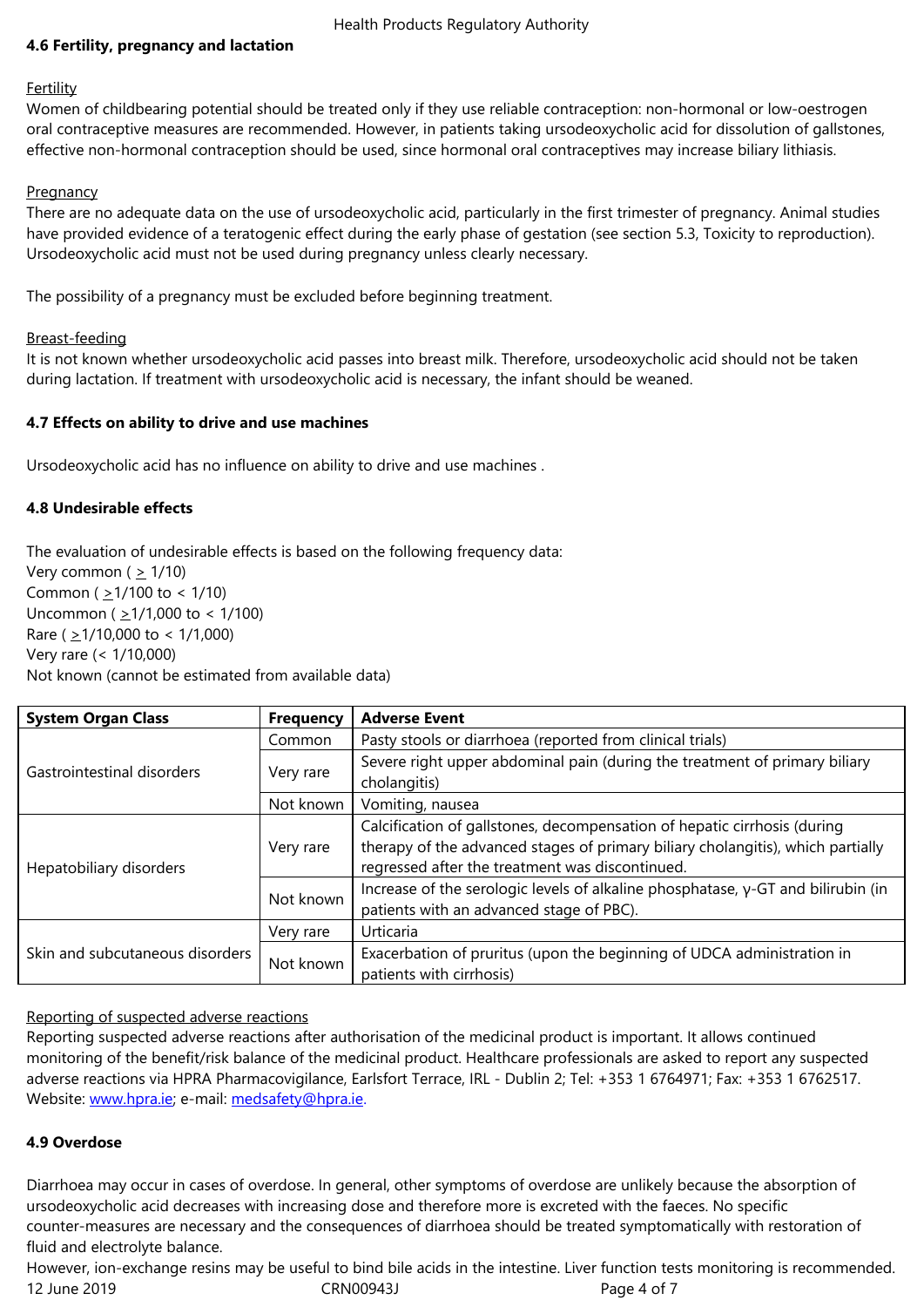### **5 PHARMACOLOGICAL PROPERTIES**

#### **5.1 Pharmacodynamic properties**

Pharmacotherapeuticgroup: Bile Acid Preparations, ATC Code: A05AA02

#### Mechanism of action

Bile acids are the most important components of bile and play a role in stimulating bile production. Bile acids are also important to keep cholesterol dissolved in bile. In healthy individuals, the ratio between cholesterol concentrations and bile acids in the gallbladder is such that cholesterol is kept dissolved for most of the day. Thus, no gallstones can form (bile is non-lithogenic). In patients with cholesterol stones in the gallbladder, this ratio has altered and the bile is supersaturated with cholesterol (bile is lithogenic). After some time, this may cause precipitation of cholesterol crystals and the formation of gallstones. Ursodeoxycholic acid can convert lithogenic bile into non-lithogenic bile and also gradually dissolve cholesterol gallstones.

### Clinical efficacy and safety

Studies into the effect of ursodeoxycholic acid on cholestasis in patients with impaired biliary drainage and on clinical symptoms in patients with biliary cirrhosis have shown a rapid decline in cholestatic symptoms in the blood (as measured by increased levels of alkaline phosphatase (AP), gamma-GT and bilirubin) and pruritus, as well as decreased fatigue in most patients.

#### Paediatric population

#### *Cystic fibrosis*

From clinical reports long-term experience up to 10 years and more is available with UDCA treatment in paediatric patients suffering from cystic fibrosis associated hepatobiliary disorders (CFAHD). There is evidence that treatment with UDCA can decrease bile duct proliferation, halt progression of histological damage and even reverse hepato-biliary changes if given at early stage of CFAHD. Treatment with UDCA should be started as soon as the diagnosis of CFAHD is made in order to optimize treatment effectiveness.

#### **5.2 Pharmacokinetic properties**

### Absorption, distribution and elimination

Ursodeoxycholic acid occurs naturally in the body. When given orally it is rapidly and completely absorbed. It is 96-98% bound to plasma proteins and efficiently extracted by the liver and excreted in the bile as glycine and taurine conjugates. In the intestine some of the conjugates are deconjugated and reabsorbed. The conjugates may also be dehydroxylated to lithocholic acid, part of which is absorbed, sulphated by the liver and excreted via the biliary tract.

### **5.3 Preclinical safety data**

#### Acute toxicity

Acute toxicity studies in animals have not revealed any toxic damage.

### Chronic toxicity

Subchronic toxicity studies in monkeys showed hepatotoxic effects in the groups given high doses, including functional changes (e.g. liver enzyme changes) and morphological changes such as bile duct proliferation, portal inflammatory foci and hepatocellular necrosis. These toxic effects are most likely attributable to lithocholic acid, a metabolite of ursodeoxycholic acid, which in monkeys – unlike humans – is not detoxified. Clinical experience confirms that the described hepatotoxic effects are of no apparent relevance in humans.

### Carcinogenic and mutagenic potential

At doses 3.2 times the recommended maximum human dose, based on body surface area, UDCA produced an increased incidence of pheochromocytomas of the adrenal medulla in

female rats in a life-span (2.5 year) study. Two-year studies in mice and rats revealed no evidence of carcinogenic potential. A tumour-promoting effect of the metabolite Lithocholic acid was observed when it was coadministered with a carcinogenic agent: The clinical relevance of these findings is unknown.

In vitro and in vivo genetic toxicology tests with ursodeoxycholic acid were negative.

The tests with ursodeoxycholic acid revealed no relevant evidence of a mutagenic effect.

12 June 2019 CRN00943J Page 5 of 7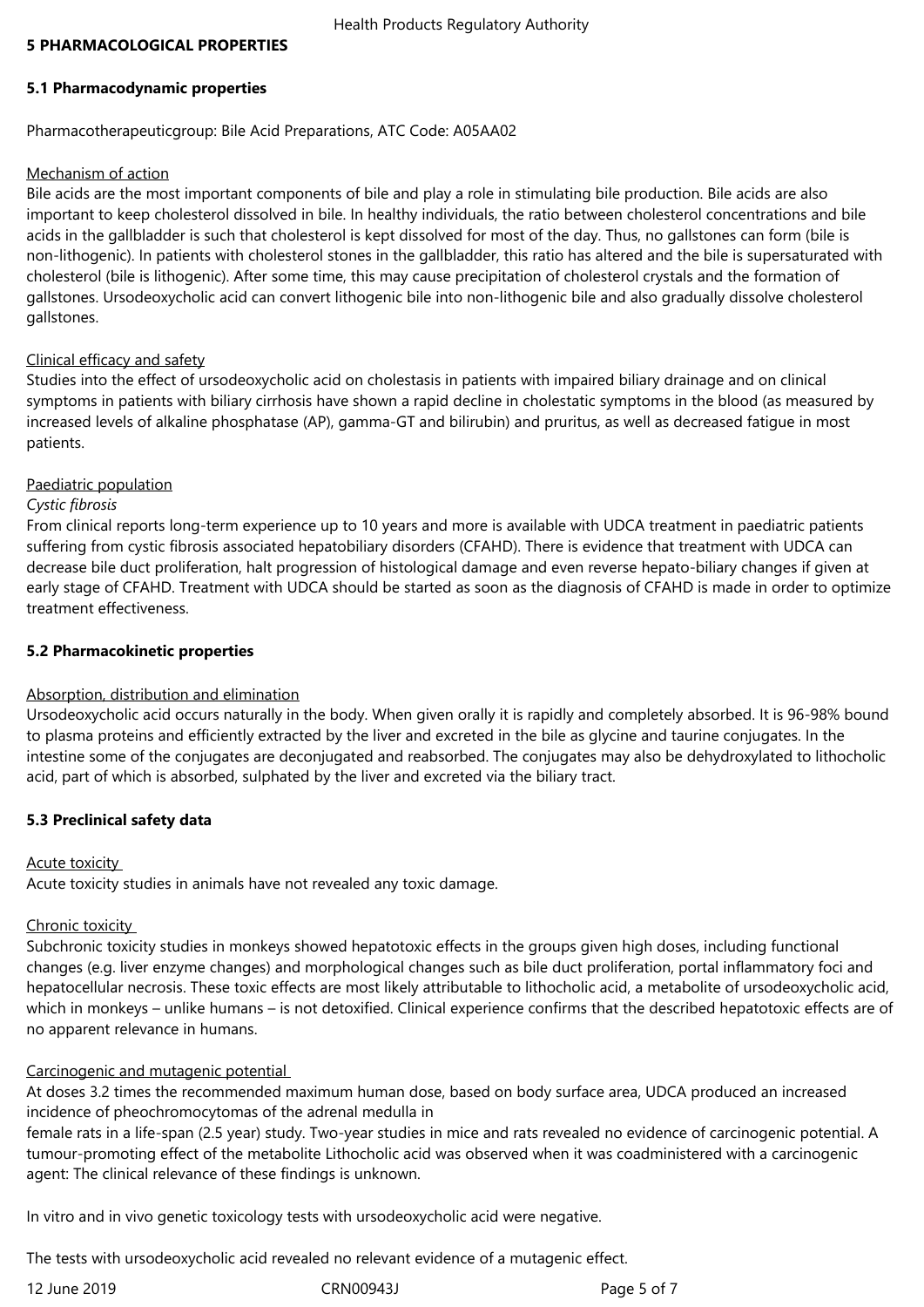# Toxicity to reproduction

In studies in rats, tail malformations occurred after a dose of 2000 mg of ursodeoxycholic acid per kg of body weight. In rabbits, no teratogenic effects were found, although there were embryotoxic effects (from a dose of 100 mg per kg of body weight). Ursodeoxycholic acid had no effect on fertility in rats and did not affect peri-/post-natal development of the offspring.

# **6 PHARMACEUTICAL PARTICULARS**

# **6.1 List of excipients**

*Capsule contents:* Povidone (Kollidon K-30) (E1201) Sodium Lauryl Sulphate (E487) Maize Starch Magnesium Stearate (E572)

*Capsule Shell:* Gelatin (E441) Titanium Dioxide (E 171)

# **6.2 Incompatibilities**

Not applicable.

# **6.3 Shelf life**

3 years

# **6.4 Special precautions for storage**

This medicinal product does not require any special storage conditions.

# **6.5 Nature and contents of container**

Colourless PVC film with aluminium blister foil packed in cardboard cartons.

Capsules are available in packs of 20, 28, 30, 50, 56, 60, 100 and 120 capsules.

Not all pack sizes may be marketed.

# **6.6 Special precautions for disposal and other handling**

No special requirements for disposal.

Any unused medicinal product or waste material should be disposed of in accordance with local requirements.

# **7 MARKETING AUTHORISATION HOLDER**

Strides Pharma (Cyprus) Limited Themistokli Dervi 3 Julia House 1st Floor 1066 Nicosia Cyprus

### **8 MARKETING AUTHORISATION NUMBER**

PA22639/001/001

12 June 2019 CRN00943J Page 6 of 7